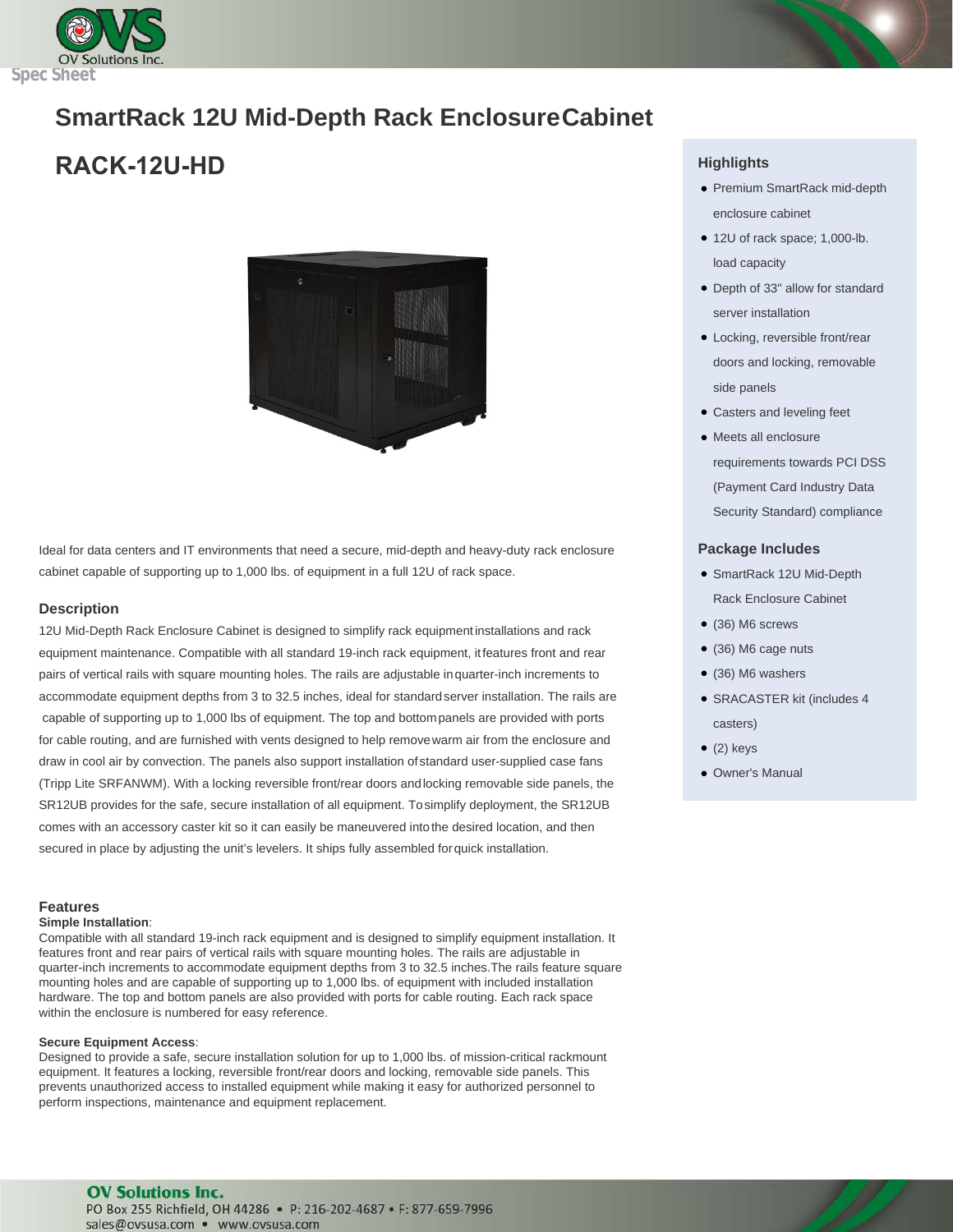

#### **Convection Cooling**:

The top and bottom panels are furnished with vents designed to help remove warm air from the enclosure and draw in cool air by convection. The panels also support installation of standard user-supplied case fans (Tripp Lite SRFANWM).

#### **Vented Top and Bottom Panels with Cable Cutouts**:

The top and bottom panels are furnished with vents designed to help remove warm air from the enclosure and draw in cool air by convection. They also support installation of standard user-supplied case fans.

#### **Casters for Mobility**:

Comes with an accessory caster kit consisting of 4 casters and all required installation hardware. With the casters installed, the unit can easily be maneuvered into the desired location, and then secured inplace by adjusting the unit's levelers. Note: the casters are intended for minor position adjustments withinthe final installation area only and are not designed for moving the enclosure over long distances.

## **Specifications**

| <b>PHYSICAL</b>                           |                                      |
|-------------------------------------------|--------------------------------------|
|                                           |                                      |
| Rack Height (U Spaces)                    | 12                                   |
| Maximum Device Depth (in.)                | 33                                   |
| Maximum Device Depth (cm)                 | 83.82                                |
| Minimum Device Depth (in.)                | 3                                    |
| Minimum Device Depth (cm)                 | 7.62                                 |
| Shipping Dimensions (hwd / in.)           | 26.000 x 23.500 x 34.000             |
| Shipping Dimensions (hwd / cm)            | 66.04 x 59.69 x 86.36                |
| Shipping Weight (lbs.)                    | 123.0000                             |
| Shipping Weight (kg)                      | 55.79                                |
| Unit Dimensions (hwd / in.)               | 25.1 x 23.63 x 33.5                  |
| Unit Dimensions (hwd / cm)                | 63.75 x 60 x 85.09                   |
| Unit Weight (lbs.)                        | 105                                  |
| Unit Weight (kg)                          | 47.63                                |
| Color                                     | <b>Black</b>                         |
| Weight Capacity - Stationary (lbs.)       | 1000                                 |
| Weight Capacity - Rolling (lbs.)          | 1000                                 |
| Weight Capacity - Stationary (kg)         | 454                                  |
| Weight Capacity - Rolling (kg)            | 454                                  |
| Factory Preset Rack Depth (in.)           | 28                                   |
| Factory Preset Rack Depth (cm)            | 71.1                                 |
| Cable Access Hole Measurement<br>(inches) | $9.812 \times 2.35$ ( $1 \times w$ ) |
| Factory Preset Rack Depth (mm)            | 7,112                                |

#### **OV Solutions Inc.** PO Box 255 Richfield, OH 44286 · P: 216-202-4687 · F: 877-659-7996

sales@ovsusa.com · www.ovsusa.com